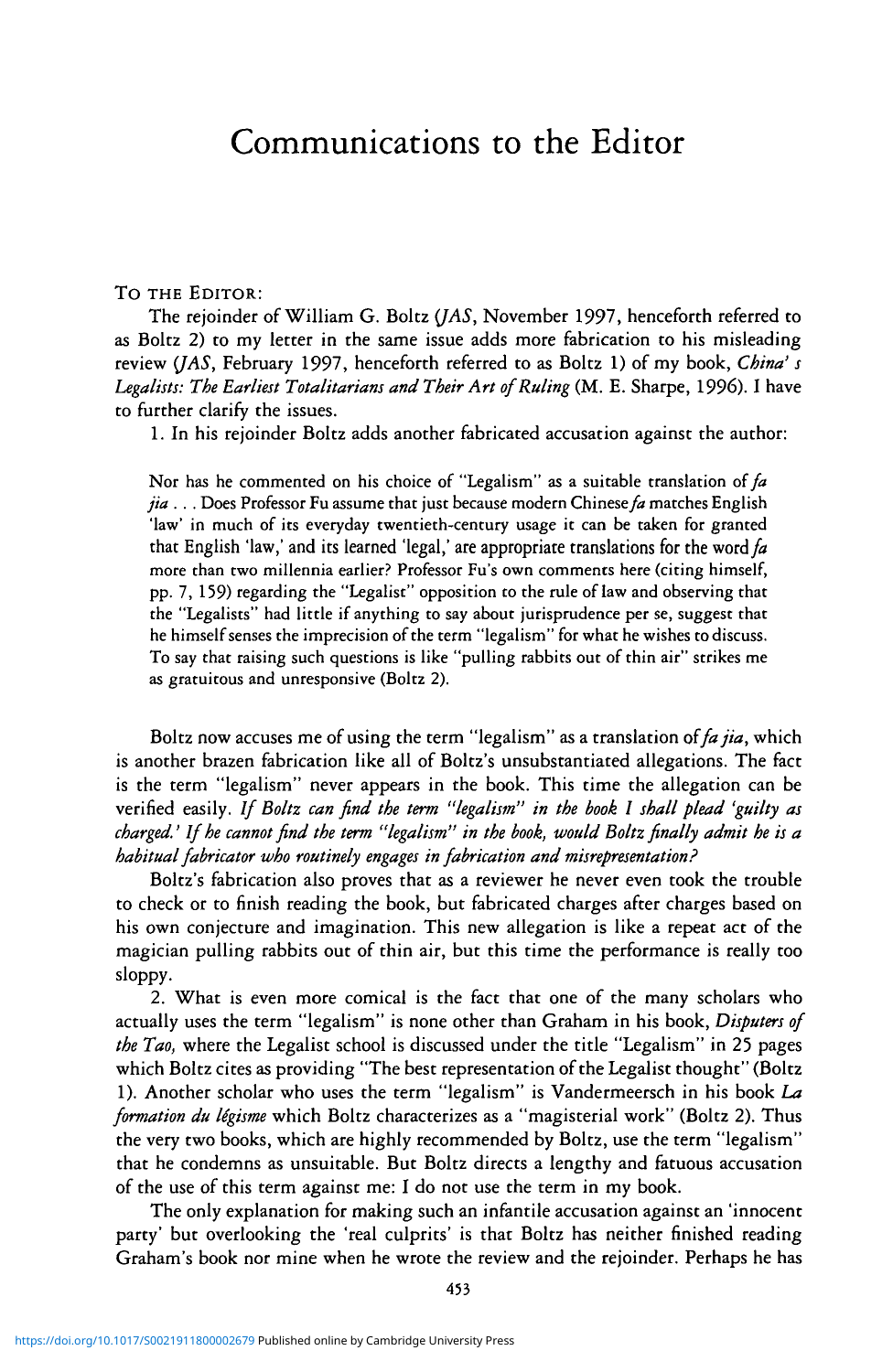never read many other books dealing with Chinese philosophy in English which all use this 'objectionable' term.

I point out this fact not to discredit Graham and Vandermeersch, who are accomplished scholars, but to underline the infantile nature of Boltz's accusation. Although Boltz should be commended for not directing such an asinine criticism against Graham, I cannot fathom why Boltz condemns me, when I actually mention the question of the appropriateness of the English term "Legalist," and do not use the term "legalism," while he has only praise for Graham who actually used this "unsuitable" term. Why such blatant double standards? Even if the book used the term "legalism" (which it does not), why would anyone engage in such egregious practice of malicious discrimination? Does Boltz have any regard for fact, logic, truthfulness and sense of decency?

3. Moreover, I do not believe the use of the term "legalism," which is used by many accomplished sinologists, including Graham, to be a fault when it is clear from the context what it connotes.

Boltz also decided to ban the classification that identifies the Legalist school and other schools of thought. He announces the reason for his ban: "To adopt Sima Qian's classification is inevitably to impose an early Han scholastic paradigm ... " (Boltz *2).* Does Boltz seriously mean that the Confucian, the Legalist, the Mohist and the Daoist should not be classified as schools of thought simply because such classification was made by the Simas? Unfortunately such classifications are still used by almost all scholars of Chinese philosophy.

Boltz has also decided to ban the use of the term "Legalist" which is used at present by all books dealing with this school of thought. It is interesting to note that Boltz himself used the term Legalist throughout his review (Boltz 1), but now that he has decided to ban its use he uses the term in quotation marks ("Legalist") in his rejoinder (Boltz 2). Boltz is certainly entitled to make all kinds of suggestions, but I seriously doubt if anyone will follow his advice. Almost all scholars, including Graham, use and will continue to use this term. Furthermore, the Legalists did have great impact on the development of Chinese law.

4. In his original review Boltz accuses the book because "Even the suitability of the English term "Legalist" and the appropriateness of its connotation as a translation of the phrase *fa jia* goes unexamined" (Boltz 1). In my reply I pointed out that the book indeed raises this problem, therefore such an allegation is a distortion. In his reply Boltz admits he is now aware that my book indeed raises this problem. But instead of admitting his distortion, Boltz changes the subject and charges me of "sensing" the problem but objects to "raising the problem" (Boltz 2). By such a ploy of double misrepresentation, Boltz wishes to skirt the issue of his own distortion.

Contrary to Boltz's distortion, I do not and never did object raising the problem of the appropriateness of the English term "Legalist." Indeed, raising the problem of the appropriateness of the term is not like pulling rabbits out of thin air, but for Boltz to allege that the book does not even examine the problem is like pulling rabbits out of thin air. Trying to confuse these two separate issues is like the act of a magician transforming rabbits into frogs.

5. In his rejoinder (Boltz 2) Boltz repeatedly uses the ploy of changing subjects to circumvent the issue of his fabrication and distortion.

In his review, Boltz faults the book's bibliography for not including Graham's book which he claims as offering the best "representation of the Legalist thought in English" and hence accuses the book of "showing little familiarity with earlier studies" (Boltz 1). When I point out that though it is a good book, its 25-page treatment of this school is not the best treatment of this topic when compared with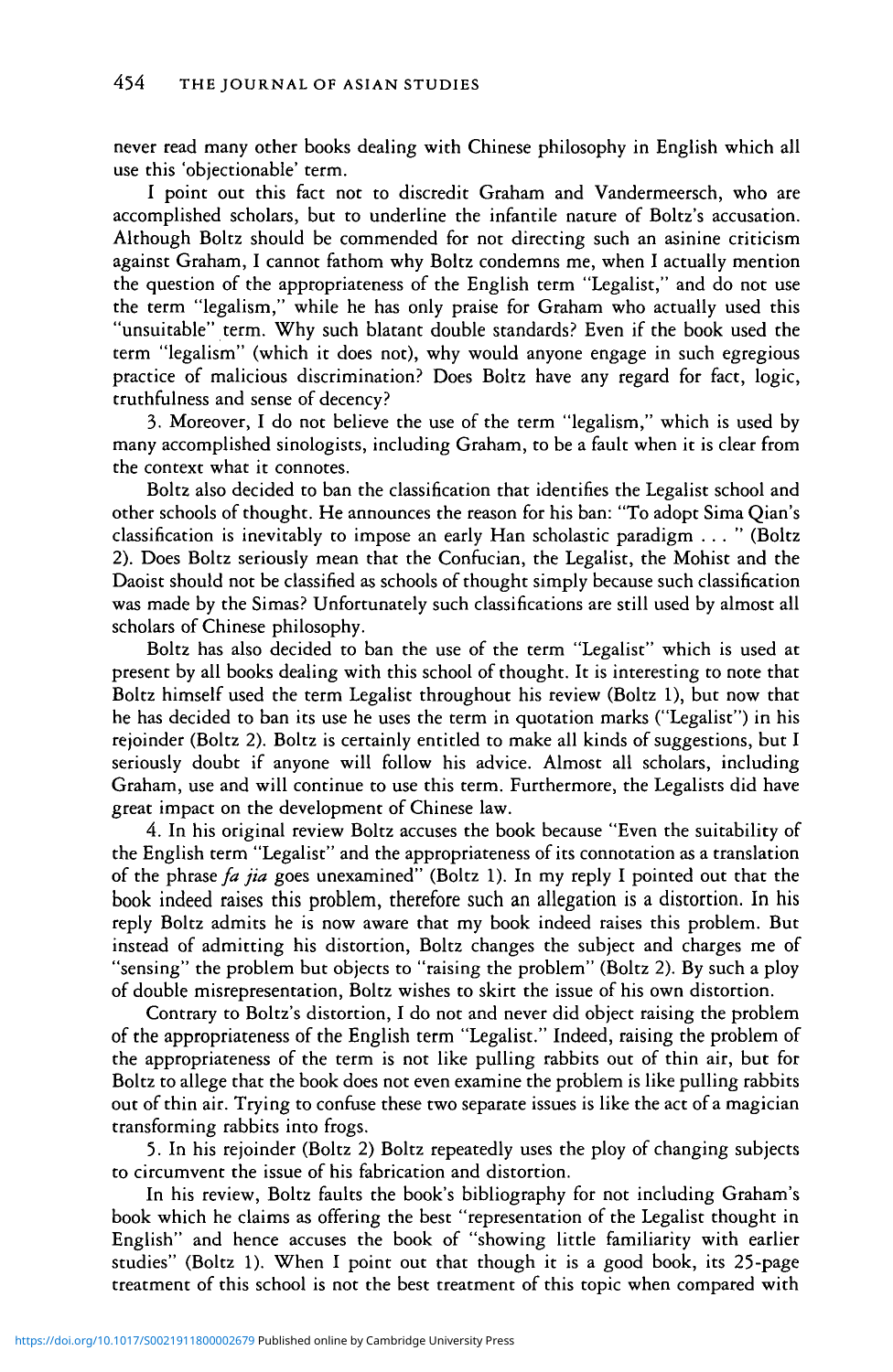other works, instead of admitting that his claims and accusations are without merit, Boltz skirts the issue and names Vandermeersch's book (Boltz 2) to skirt the issues of his distortion and unfamiliarity with earlier studies.

In his review Boltz accuses the book because "there is nothing new here at all" (Boltz 1). It is pointed out that the book, aside from introducing the Legalists's life, works and thought, discusses their impact on China's political development, institution building, and political culture from the imperial era to the present; in terms of Chinese politics their influence was even more important than that of the Confucians; the congruence of Legalist tenets with modern Marxism-Leninism; their attitude towards the common people as human chattel; their proposed political institutions as the earliest version of totalitarianism; the nationwide campaign endorsed by Mao to promote the Legalists during the period from 1973 to 1976; etc, which are some of the themes of the book that have either never been treated or neglected by most other books which have reference to the Legalists. Instead of admitting his claim that the book "offer[s] nothing new" is a malicious misrepresentation he changes the subject and now argues "I am not certain that exclusivity in writing a book about the "Legalists" is a virtue" (Boltz 2).

6. Boltz criticizes the book's bibliography for including five specific books because "some of this finds no mention in the book at all" (Boltz 1). It is pointed out that contrary to his distortion all the five books listed by him are mentioned and quoted, and therefore should be included in the bibliography in accordance with basic norms of professional decency. Now Boltz again skirts the issue by admitting his "wording in the review was careless" but changes the issue whether these should be included in the bibliography. He now claims that these should not even be cited because these references are of "superficially passing kind" (Boltz 2).

On what basis does Boltz conclude that the references are superficial? In a moment of unguarded candor Boltz admits that he still has "not found the Weber discussion" but "don't doubt that it is there, in a few lines, somewhere" (Boltz 2). Yet Boltz is confident to assert that the reference to Weber "contribute next to nothing of substance" (Boltz 2) even though he does not know how and where Weber is referred. This clearly demonstrates that when Boltz makes unsubstantiated allegations both in the review and in the rejoinder, they are wholly based on his imagination and fabrication. (I am sure Boltz will now concoct some ad hoc justification.)

The fact that he wrote his review without finish reading the book is also revealed by his own words: "I have overlooked the statement in the preface" (Boltz 2). They show Boltz did not even fulfill the minimal responsibility of a reviewer: finish reading the book.

7. In the review Boltz repeatedly uses the ploy of quoting two or three sentences from the book out of context and suggests that these are all what it has to say about a subject when, in fact, the book has much more to elaborate (Boltz 1). When this is pointed out, Boltz again changes the original allegation to justify his magic act of vanishing the rabbits. He now admits he "did pass over all these specific topics [on statecraft] in silence" solely because it consists of 15 topics in "only twenty-five pages of his book" (Boltz 2). This is like saying 'Probably I am not totally truthful when I say there is nothing more. But what's the big deal, these are only 25 pages.' Yet if length is the criteria, why does he praise a 25-page length discussion as "the best presentation of the Legalist school" (Boltz 1)?

8. In Boltz's review he accuses the book's depiction of the Legalist "utopia" as "outlandish" (Boltz 1). When it is pointed out that based on the Legalist texts there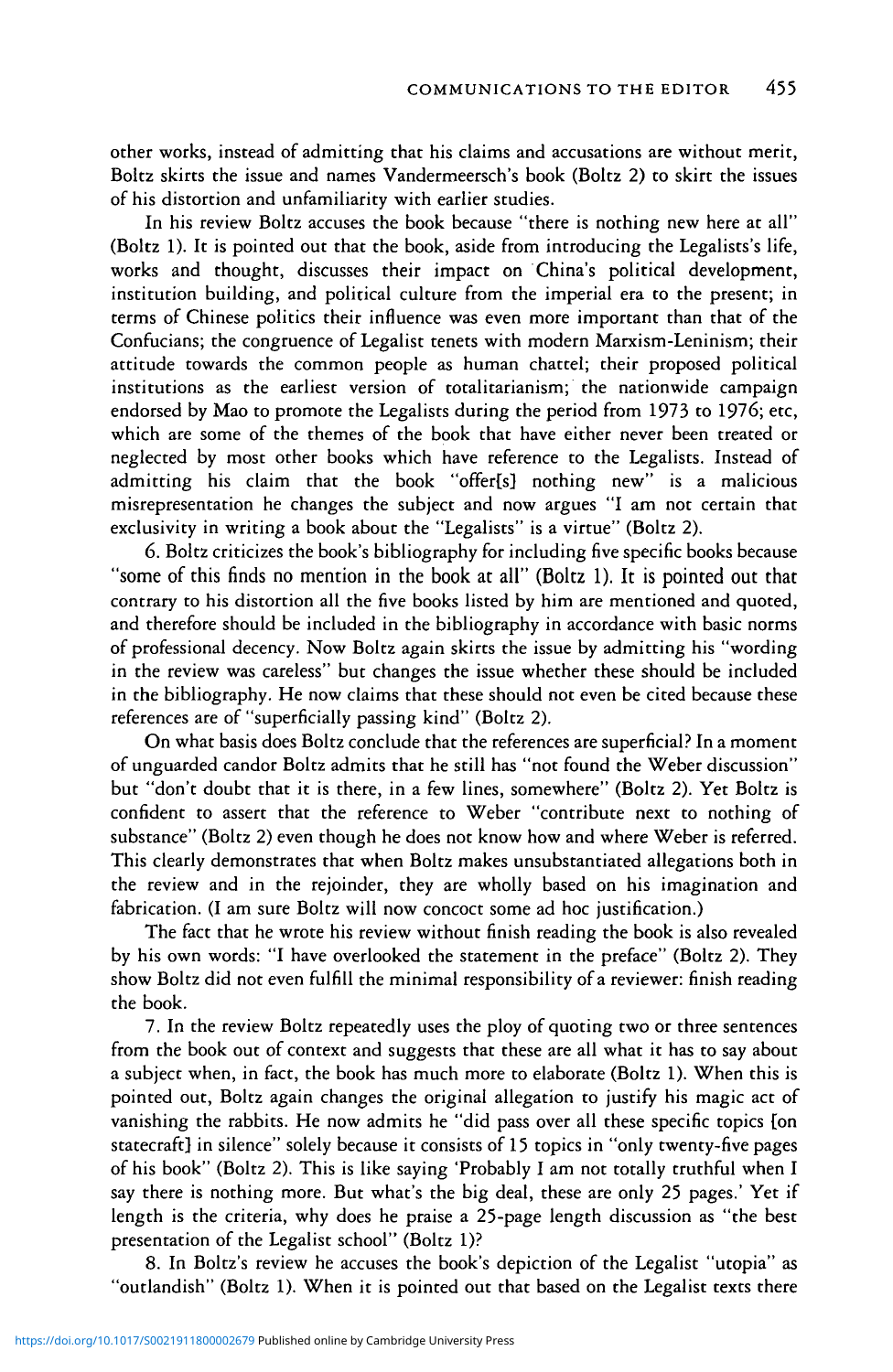is nothing outlandish to depict their ideal social order as one where the ruler is high up in Heaven and the persecuted dissidents and heretics punished in Hell, Boltz now suggests that comparing their suffering to Hell is "Danteësque" and that these victims of political persecution should be more properly compared with "toadying and sycophant ministers and scholars" (Boltz 2). Boltz's analogy reminds one of China's Cultural Revolution when the burning of books and burying alive of Confucian scholars by Emperor Qin Shihuang was hailed by the Maoist ideologues as "revolutionary action against the reactionaries." Boltz's argument is similar to the defenders of totalitarian regimes who object to analogizing Auschwitz and Kolyma with Hell, but then compare the victims of the Nazi holocaust to Goebbels, and equate political prisoners in Stalin's Gulag to Beria. Boltz's analogy is not Danteesque but Orwellian.

Now that Boltz reveals he has read the book's preface, he must be aware that the author was a political prisoner during the Mao era. I can assure him that I have never been considered "politically correct" or worthy to have the honor of being appointed as a Party commissar, if that is what he wants to imply by making such a truly outlandish and asinine analogy.

There is nothing "outlandish" to compare the suffering and torture experienced by the victims, whether in Emperor Qin Shihuang's prison or Hitler's Auschwitz, to Hell. Anyone who has any rudimentary knowledge of Chinese penal history knows that the various form of penal punishment invented and used by the ancient Legalists and rulers were indeed somewhat Danteësque. I suggest Boltz should finish reading the book where some forms of such penal punishment are mentioned.

9. Boltz quotes from the book: "The Legalists . . . believed that human nature is evil." Then he argues: "nowhere does Han Fei say 'human nature is evil' . . . Shang Yang does not say human nature is 'evil' nor does Shen Buhai, nor does any other 'Legalist'" (Boltz 2). This argument is inane. It is like accusing some scholars for saying "the Legalists were Realists" because nowhere in the ancient texts appear the term "Realist." Yet, from the Legalists texts it is quite clear that they had a very low regard of human nature and they were "Realist" though they did not use exactly the same terms. All these are well documented in the book based on the texts *of Han Fei Zi, Shangjun shu, Shen Buhai,* and others. Boltz also criticized the book for not mentioning Xun Zi. If he cares to finish reading the book, he will find on p. 29: "Xun Zi's insistence that 'human nature is evil' (Xun Zi, chap. 23) also left a great impression on his two disciples." May I remind Boltz that these two happened to be Han Fei and Li Si.

11. Boltz faults the book for identifying China's ancient Legalists as totalitarians. He writes: "Totalitarianism is, properly understood, a phenomenon of the modern world, a term and concept defined entirely by twentieth century events" (Boltz 2). This shows Boltz's apparent ignorance of the concept "totalitarianism" and little familiarity with earlier studies. If Boltz had finished reading the book, he would have found a ready answer on pp. 152-53 to his ill-informed assertion:

For modern Western civilization, twentieth-century totalitarianism has been a novel phenomenon and experience. Yet most elements of the idea, practice, and institution of the totalitarian social order were already formulated in ancient pre-Qin China. . . . Many Western scholars were also aware of totalitarian elements in the pre-modern world many decades ago. As Karl Popper observed: "That what we call nowadays totalitarianism belongs to a tradition which is just as old or just as young as our civilization itself (Popper 1962, vol. 1, 1). Barrington Moore identified key features of the totalitarian complex not only in the traditional Chinese Qin dynasty and other